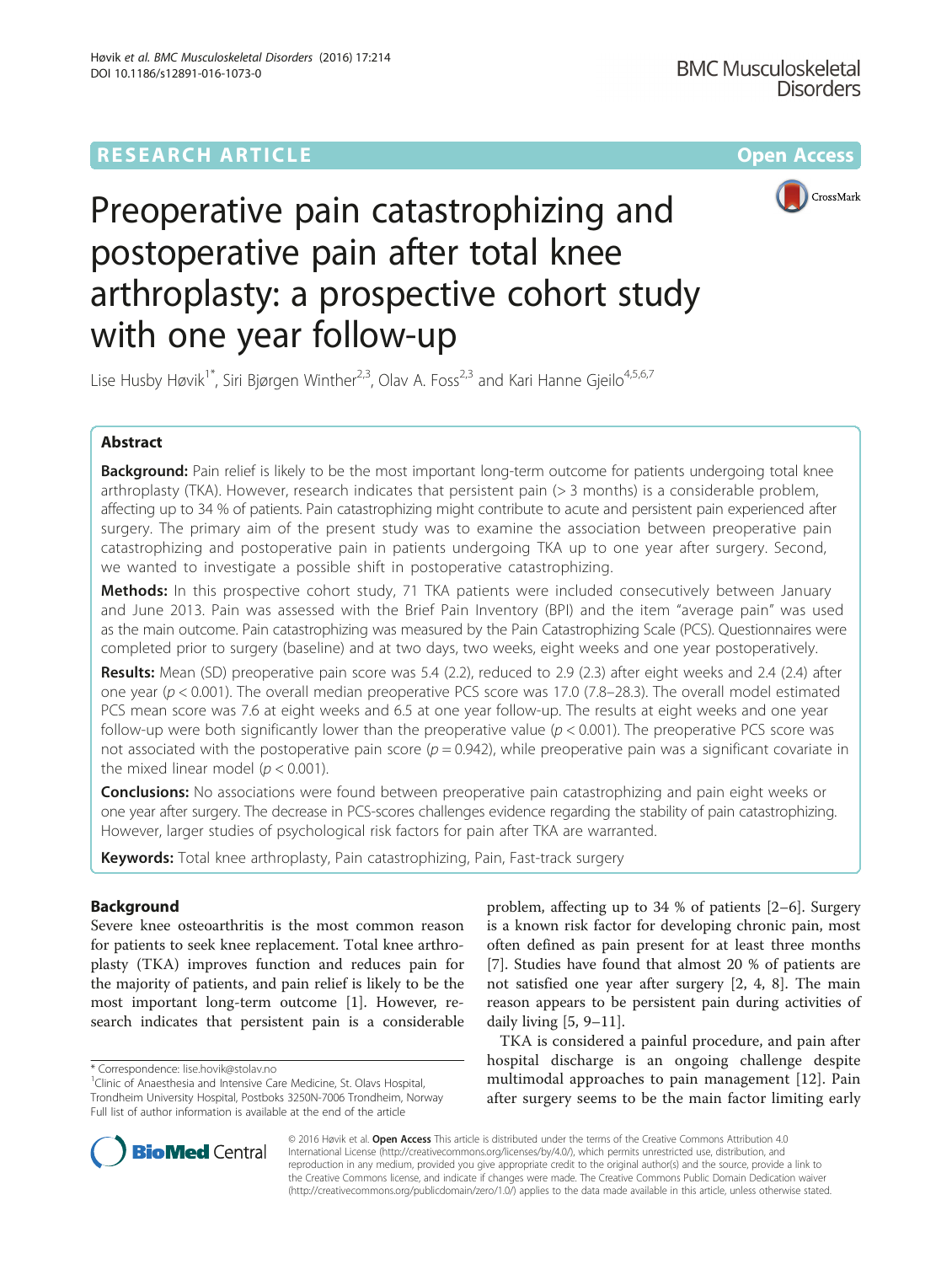mobilization [\[13](#page-5-0)]. Successful rehabilitation after TKA depends on patients' recovery efforts and ability to cope with pain. Physical activities targeted towards regaining muscle strength are important to reduce the risk of postoperative complications such as prolonged stiffness, persistent pain and diminished function [[14](#page-5-0)–[16\]](#page-5-0).

Recent studies evaluating the predictors of persistent pain after TKA have suggested that some psychological variables might predispose individuals to a negative pain-related outcome after surgery [[10](#page-5-0), [17\]](#page-5-0). Anxiety and depression have been frequently evaluated, and the role of pain catastrophizing is increasingly being considered [[18, 19\]](#page-5-0). Pain catastrophizing is characterized by the tendency to magnify the threat from pain stimulus, to feel helpless in the context of pain and to ruminate about the pain experience [[20](#page-5-0)]. Catastrophizing in a pain context can reduce the patient's adherence to the training program and appears to have a negative impact on pain severity after TKA [[21](#page-5-0)]. Preoperative pain catastrophizing has been a strong predictor of postoperative pain in several studies of knee replacement surgery [\[21](#page-5-0)–[24](#page-5-0)]. However, other studies find weak or no association [[25](#page-5-0), [26](#page-5-0)] and a recent systematic review found that only a few studies have followed patients beyond three months [\[18](#page-5-0)].

The primary aim of this study was to explore the association between preoperative pain catastrophizing and postoperative pain up to one year after surgery in patients undergoing primary TKA. Second, we wanted to investigate a possible shift in postoperative pain catastrophizing.

# **Methods**

This prospective cohort study was conducted at the Department of Orthopaedic Surgery at St. Olavs University Hospital in Trondheim, Norway between January and June 2013. Baseline questionnaires of pain and pain catastrophizing were given to the patients for self-administration at the pre-surgical evaluation, within two weeks prior to surgery and the follow-up assessment of pain two days after surgery, when hospitalized. Further follow-up was performed at two weeks, eight weeks and one year after surgery. The participants were sent one postal reminder after two weeks if the questionnaires were not returned. Those who did not respond were considered non-responders.

The study was approved by the Regional Committee for Medical and Health Research Ethics in Central Norway (no. 2012/1698/REK midt). The patients received oral and written information about the study, and written informed consent was obtained from each patient before inclusion.

### Patient population

The patients followed a standardized fast-track procedure for hip and knee arthroplasty implemented in our

department [[27\]](#page-5-0). All patients scheduled for primary TKA were consecutively included after approving participation. The first author was responsible for patient inclusion and administration of the follow-up questionnaires. Criteria for exclusion were: lack of ability to write or read Norwegian, cognitive impairments (inability to provide informed consent) or refusal to participate.

#### Measures

Pain was measured by the Norwegian version of the Brief Pain Inventory (BPI) Short form [\[28\]](#page-5-0). The BPI is a short, self-administered questionnaire designed to assess the intensity of pain and the impact of pain on daily function during the past 24 h [\[29](#page-5-0)–[32\]](#page-5-0). The BPI consists of eleven items, of which four questions are related to pain intensity; pain now, worst, least and average pain. The patients are asked to rate their pain on a numerical rating scale (NRS), where  $0 = no$  pain and  $10 = worst$ imaginable pain. The primary outcome was the item "average pain" measured at two days, two weeks, eight weeks and one year follow-up.

Pain catastrophizing was measured by the Norwegian version of the Pain Catastrophizing Scale (PCS) [\[33, 34](#page-5-0)]. The PCS consists of thirteen items describing the thoughts and feelings that patients may experience when they are in pain [[20](#page-5-0)]. Patients rate their thoughts regarding pain using a five-point Likert scale with the endpoints 0 ("not at all") and 4 ("all the time"). It is self-administered and the PCS total score is calculated by summing the thirteen- item responses ranging from 0 (no catastrophizing) to 52 (severe catastrophizing). PCS is considered to have high internal consistency with Chronbach's α reported to be 0.87 [\[34](#page-5-0)]. Individuals who score above 30 on the PCS are considered to be at high risk for developing chronicity and considered suitable candidates for risk-factor targeted intervention programs [\[20](#page-5-0)]. Pain catastrophizing was measured at baseline, at eight weeks- and one year follow-up.

#### Statistical analysis

Statistical calculations were performed using IBM SPSS Statistics version 21. Visual inspections of Q-Q plots were used to determine whether or not the data were normally distributed.

The preoperative PCS scores were not normally distributed and are therefore presented as medians (with quartiles). Preoperative pain scores were normally distributed and are presented as means (SD). The Mann– Whitney U-test was used when comparing preoperative PCS scores and independent samples Student's t-test when comparing preoperative pain between the genders. Average pain and PCS scores at the follow-up assessments were analyzed using mixed linear models to account for dependency caused by repeated measures data.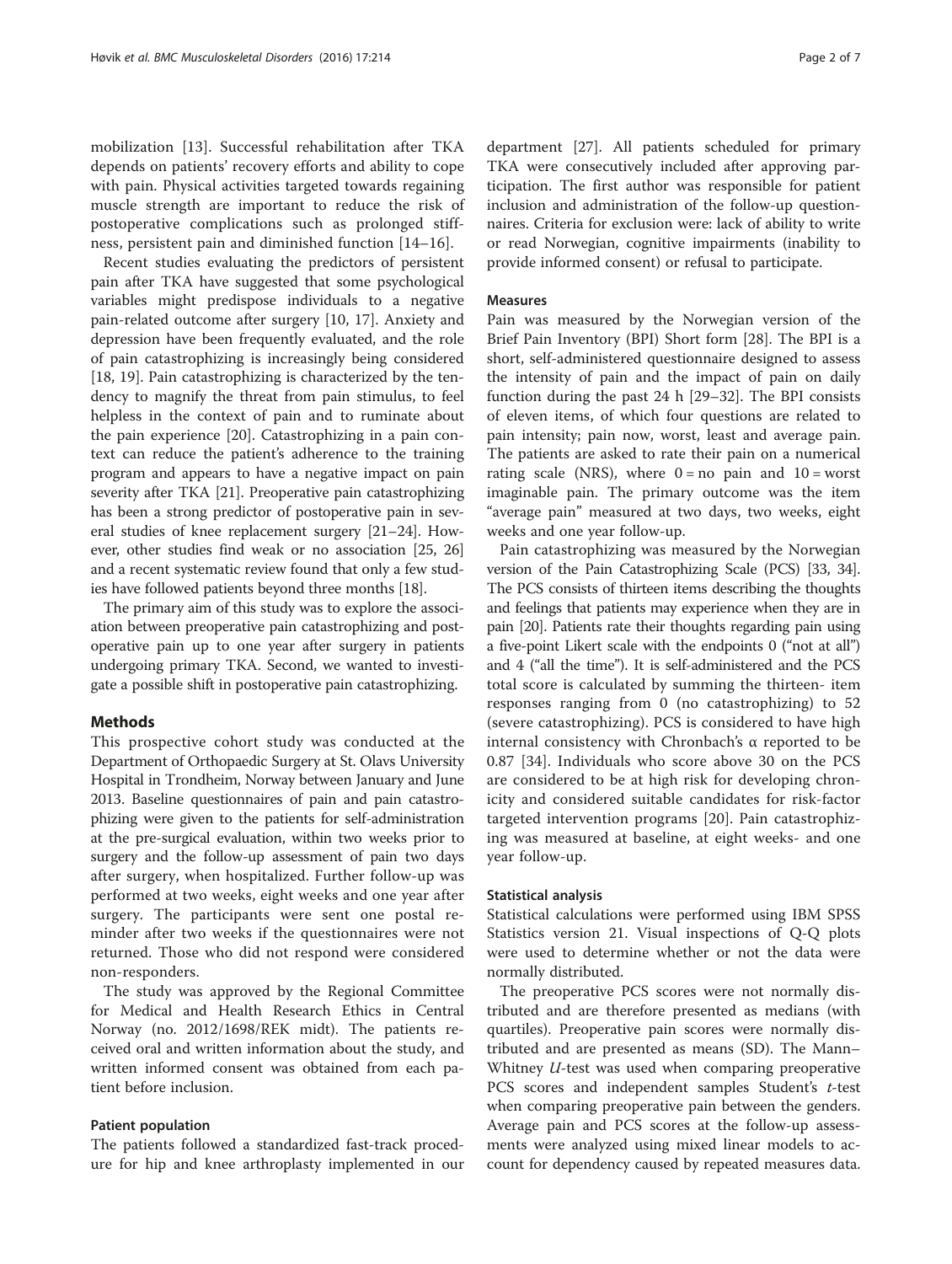All baseline characteristics presented in Table 1 were initially considered as potential covariates. Preoperative pain score and gender were used as covariates in the model based on the result from directed acyclic graphs analyses [[35](#page-5-0)]. The residuals in the model were found to be normally distributed. Bonferroni adjustment was used when comparing differences in average pain between the different follow-up assessments. The level of statistical significance was set at  $p < 0.050$ .

# Results

Seventy-one of 89 patients undergoing TKA during the period were included in the present study (80 %). Fig. [1](#page-3-0) shows the flow of patients through the study. Baseline and demographic data are presented in Table 1.

The overall median preoperative PCS score was 17.0 (7.8–28.3). The median for females was 17.5 (8.0–27.8) and that for males 17.0 (6.8–32.0). The difference between the sexes was not statistically significant ( $p = 0.865$ ). The overall model estimated PCS mean score was 7.6 at eight weeks and 6.5 at one year follow-up. There was no statistical significance between the results at eight weeks and one year follow-up ( $p = 0.290$ ); however both the results at eight weeks and one year follow-up were significantly lower than the preoperative value ( $p < 0.001$ ).

The mean preoperative average pain score was 5.4 (2.2). The females mean score was 6.1 (2.0) and males 4.7 (2.2) with a statistically significant difference ( $p = 0.006$ ). There were statistically significant differences in the pain scores across the follow-up assessments ( $p < 0.001$ ). Differences between results of the follow-up assessments are presented in Table [2.](#page-4-0)

The model adjusted, preoperative PCS score had no statistically significant effect on the postoperative pain score ( $p = 0.942$ ). Females reported a mean postoperative pain score of 3.5 and males reported 3.1 ( $p = 0.323$ ).

**Table 1** Baseline characteristics of the study population  $(n = 71)$ 

| Characteristics                         | Value       |
|-----------------------------------------|-------------|
| Age, mean (SD)                          | 64.8 (10.3) |
| Female sex, n (%)                       | 36 (50.7)   |
| ASA group, n (%)<br>1                   | 8(11.3)     |
| 2                                       | 49 (69.0)   |
| 3                                       | 13 (18.3)   |
| $\overline{4}$                          | 1(1.4)      |
| BMI kg/m <sup>2</sup> , mean (SD)       | 30.4(5.4)   |
| Living with others, $n$ (%)             | 49 (69.0)   |
| PCS total, mean (SD)                    | 18.2 (12.1) |
| BPI average pain, (NRS 0-10), mean (SD) | 5.4(2.2)    |

ASA American Society of Anesthesiologists classification, BMI Body Mass Index, BPI Brief Pain Inventory, PCS Pain Catastrophizing Scale total (0–52), NRS Numerical Rating Scale

Preoperative pain was a significant covariate in the mixed linear model ( $p < 0.001$ ). An increase of 1 in preoperative pain score resulted in an increase of 0.4 in postoperative pain score.

# **Discussion**

The primary aim of this study was to examine whether the levels of preoperative pain catastrophizing were associated with pain up to one year after TKA. We found no support for such an association. The preoperative catastrophizing had no significant influence on postoperative pain at any of the follow-up assessments.

The PCS is thought to be useful for identifying individuals predisposed to a heightened distress response to painful procedures such as surgery [\[34\]](#page-5-0). Recognizing risk factors for acute or persistent pain after knee replacement could allow targeted perioperative treatment, including tailored postoperative pain treatment or individualized postoperative follow-up. Several studies report catastrophizing to be highly correlated with pain related outcomes [\[17](#page-5-0)] and pain catastrophizing is frequently mentioned as a contributor to acute and persistent pain after TKA [[21](#page-5-0)–[23](#page-5-0), [36\]](#page-5-0). Our results do not support the PCS questionnaire as a tool to identify patients at risk for developing persistent pain after TKA.

Wether the PCS has a predictive value for postoperative pain seems inconclusive [[18\]](#page-5-0). Other studies of TKA  $[24, 37, 38]$  $[24, 37, 38]$ , as well as other types of surgery  $[39, 40]$ , are in accordance with our results and have found little or no evidence for an association between pain catastrophizing and postsurgical pain. A prospective cohort study by Banka et al. (2015) even found that high catastrophizing gave decreased odds of postoperative opioid use six weeks after TKA, and found no evidence of an association between preoperative catastrophizing and postoperative pain [\[25\]](#page-5-0).

Our secondary aim was to investigate a possible shift in pain catastrophizing after surgery. Interestingly, we found a significant reduction in catastrophizing during the follow-up period. The levels of preoperative catastrophizing were relatively high in the present study. Comparable studies of TKA report a wide variety of preoperative PCS scores with mean values from 7.1 to 19.4 [[11](#page-5-0), [21](#page-5-0), [41](#page-6-0)–[43](#page-6-0)]. High scores of preoperative catastrophizing in our study may be explained by imminent surgery, considering that catastrophizing is related to the tendency to exaggerate the possibility of a catastrophic result [[44](#page-6-0)] as well as the level of preoperative pain. Knee joint arthritis is defined as chronic pain [\[45](#page-6-0)] and psychologically robust individuals may have the tendency to catastrophize when experiencing pain in certain situations [\[41](#page-6-0), [44](#page-6-0)]. Joint replacement is considered a highly effective treatment for reducing pain in patients diagnosed with osteoarthritis [\[1](#page-5-0)]. When pain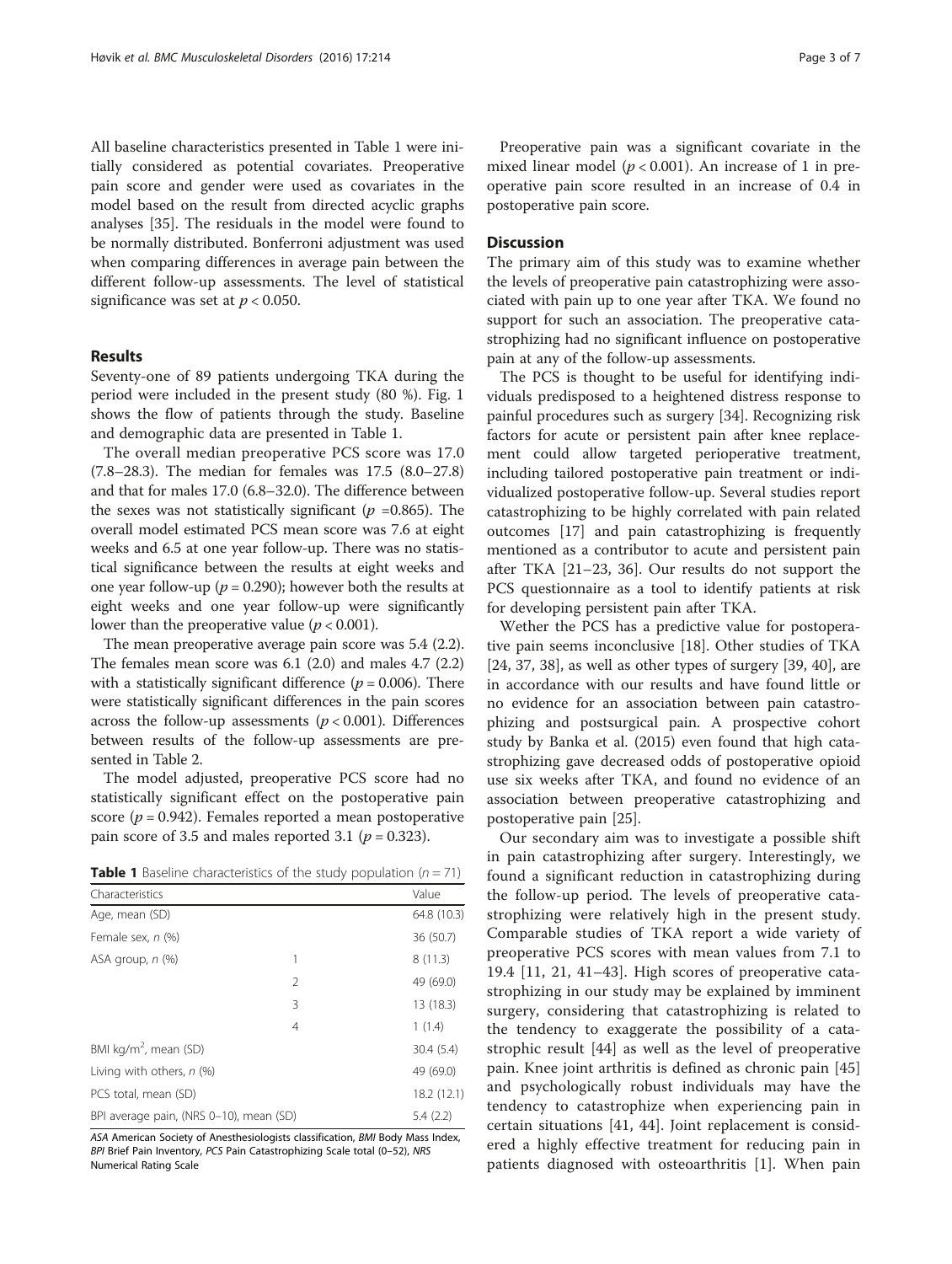<span id="page-3-0"></span>

intensity declined, so did the levels of catastrophizing. However, a recent systematic review of patients undergoing TKA, found that pain catastrophizing levels remain stable over time [[4](#page-5-0)]. This could have been caused by differences in research methods, but many studies lack a thorough description of the organization of the patient pathway (patient education, length of stay, physiotherapy follow-up etc.) which may have influenced pain catastrophizing scores.

Reducing pain catastrophizing is highlighted as a key factor in determining successful rehabilitation for painrelated conditions [[46](#page-6-0)] and reduction of catastrophizing is associated with clinical improvement of pain [[47](#page-6-0)]. Catastrophizing shows some degree of stability over time in the absence of interventions but can be context dependent and determined by situational factors [\[48\]](#page-6-0). Several intervention studies have examined the possibility of modifying catastrophizing. Psychological and psychosocial interventions [\[49\]](#page-6-0), education and instruction in self-management skills [\[50\]](#page-6-0) or exercise and physical therapy [\[51, 52\]](#page-6-0) were shown to be effective in reducing pain catastrophizing to some degree.

The consequence of pain-related psychosocial risk factors such as pain catastrophizing, seems to be reduced activity or participation in daily activities. Providing assurance that the pain condition does not contain a serious health risk has shown to have an effect on physical activity [[53\]](#page-6-0). Information and education allow patients to re-evaluate the threat they associate with their condition [\[54](#page-6-0)]. In our study there were no interventions aimed at reducing catastrophizing. However, all patients in the fast-track program are given the best evidencebased treatment available, targeting patient education, pain relief and early mobilization, which reduces the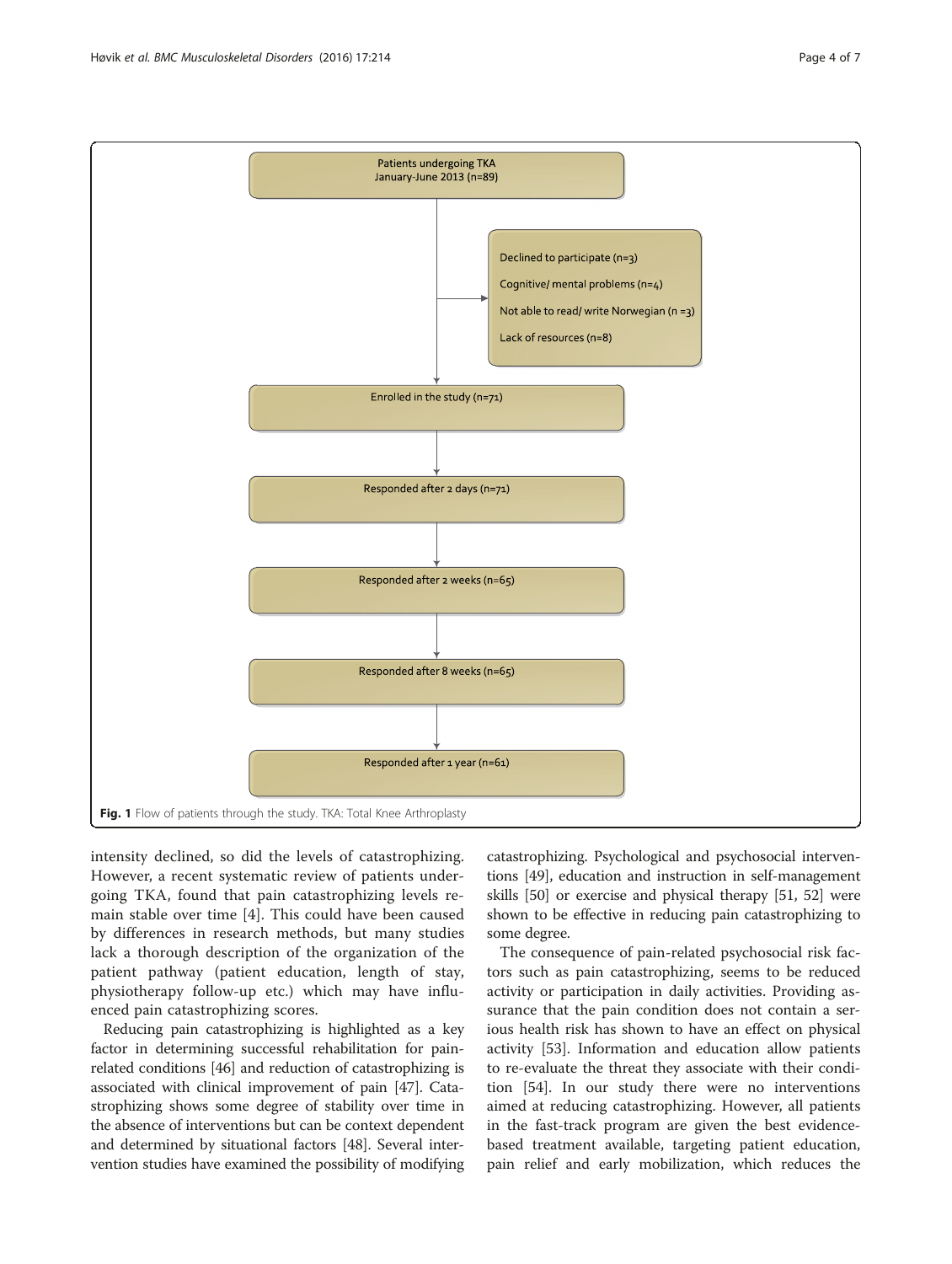<span id="page-4-0"></span>Table 2 Pain score time-trends in 1-year after TKA

|          | Mean (SD) |          | Mean difference (95 % CI)  | P-value |
|----------|-----------|----------|----------------------------|---------|
| 2 days   | 4.3(2.0)  | 2 weeks  | 0.6(0.0, 1.3)              | 0.046   |
|          |           | 8 weeks  | 1.4(0.8, 2.2)              | < 0.001 |
|          |           | 52 weeks | 1.9(1.1, 2.7)              | < 0.001 |
| 2 weeks  | 3.7(2.2)  | 2 days   | $-0.6$ ( $-1.3,-0.0$ )     | 0.046   |
|          |           | 8 weeks  | 0.8(0.2,1.5)               | 0.007   |
|          |           | 52 weeks | 1.3(0.5,2.1)               | < 0.001 |
| 8 weeks  | 2.9(2.3)  | 2 days   | $-1.4$ ( $-2.2,-0.8$ )     | < 0.001 |
|          |           | 2 weeks  | $-0.8$ ( $-1.5,-0.2$ )     | 0.007   |
|          |           | 52 weeks | $0.5$ ( $-0.3, 1.2$ )      | 0.592   |
| 52 weeks | 2.4(2.4)  | 2 days   | $-1.9$ ( $-2.7$ , $-1.1$ ) | < 0.001 |
|          |           | 2 weeks  | $-1.3$ $(-2.1,-1.1)$       | < 0.001 |
|          |           | 8 weeks  | $-0.5$ ( $-1.2.0.3$ )      | 0.592   |

Pain measured by the item "average pain" in the Brief Pain Inventory (BPI) TKA (Total Knee Arthroplasty)

Mixed Linear Models to account for dependency caused by repeated measures data

need for hospitalization [\[55\]](#page-6-0). This includes a preoperative educational class and individual information (oral and written) on specific clinical procedures. Our fasttrack pathway encourages and educates patients to cope at home, they have the ability to contact the hospital after discharge and they receive several hours of physical therapy during the postoperative course. All baseline questionnaires were administered before the patient information and educational class, thereby including a possible effect of education in the reduction of PCS. Together with pain reduction, these factors may have been important for the reduction of pain catastrophizing in our study. Our findings suggest the need for further research regarding possible positive effects of the fasttrack program.

As to be expected, the level of pain decreased over time, confirming TKA as an effective treatment for knee arthrosis [[6, 27\]](#page-5-0). A higher level of preoperative pain was associated with higher postoperative pain in our study. These findings are in accordance with previous published research across different surgical fields [\[56](#page-6-0)]. Preoperative pain is a well-known predictor of acute and persistent postoperative pain, according to several studies [[19](#page-5-0), [57](#page-6-0), [58](#page-6-0)].

Regarding gender, most TKAs are performed in women [\[59\]](#page-6-0) and studies show that women are at greater risk of developing osteoarthrosis in the knee, especially after the menopause [\[60](#page-6-0)]. In recent years, clinical and epidemiological research has demonstrated gender differences in pain experience. Females seem to have an increased risk of persistent pain and they experience more severe clinical pain [[61\]](#page-6-0). However, the results are inconclusive. Lingard et al. [[62\]](#page-6-0) showed that female gender had no influence on pain after TKA when adjusting for

preoperative status but females had more pain at the preoperative assessment. This is in accordance with our results. When adjusting for preoperative pain, female gender was no longer statistically significant.

The study findings must be interpreted with consideration of some study limitations. First, we cannot rule out that completing the PCS questionnaire at the outpatient clinic shortly before surgery may have biased the level of catastrophizing. Second, the study cohort of 71 patients was small, but seems representative for patients scheduled for TKA as 80 % of all patients undergoing TKA during the study period were included. The sample size was comparable to other similar studies [[21](#page-5-0), [23, 36\]](#page-5-0) and the response rate at each follow-up was very good. Including measures of anxiety and depression may have strengthened our study further.

# Conclusions

We found no association between preoperative catastrophizing and persistent postoperative pain in TKA patients up to one year after surgery. This may question the use of PCS as a preoperative tool to identify patients at risk for persistent pain after TKA. Further, the large reduction in pain catastrophizing scores from baseline to follow-up, both at eight weeks and one year, challenges the evidence concerning stability of pain catastrophizing over time.

# Ethics approval

As stated in the Methods section, all participants signed a written informed consent. The study was approved by the Regional Committee for Medical and Health Research Ethics in Central Norway (no. 2012/1698/REK midt).

#### Consents for publications

Not applicable.

#### Availability of data and materials

Request for details in the study dataset can be submitted to the corresponding author. Human subject protection requirements, appropriate data privacy as well as institutional requirements must be met.

#### Abbreviations

ASA: American society of anesthesiology classification; BMI: body mass index; BPI: brief pain inventory; NRS: numerical rating scale; PCS: pain catastrophizing scale; TKA: total knee arthroplasty.

#### Competing interests

The authors declare that they have no competing interests.

#### Authors' contributions

All the authors contributed to the literature search, data analysis, and interpretation. LHH, KHG and SBW contributed to the study design, and LHH was responsible for data collection. OAF conducted the data analysis. All the authors contributed substantially to drafting of the article and approved the final manuscript.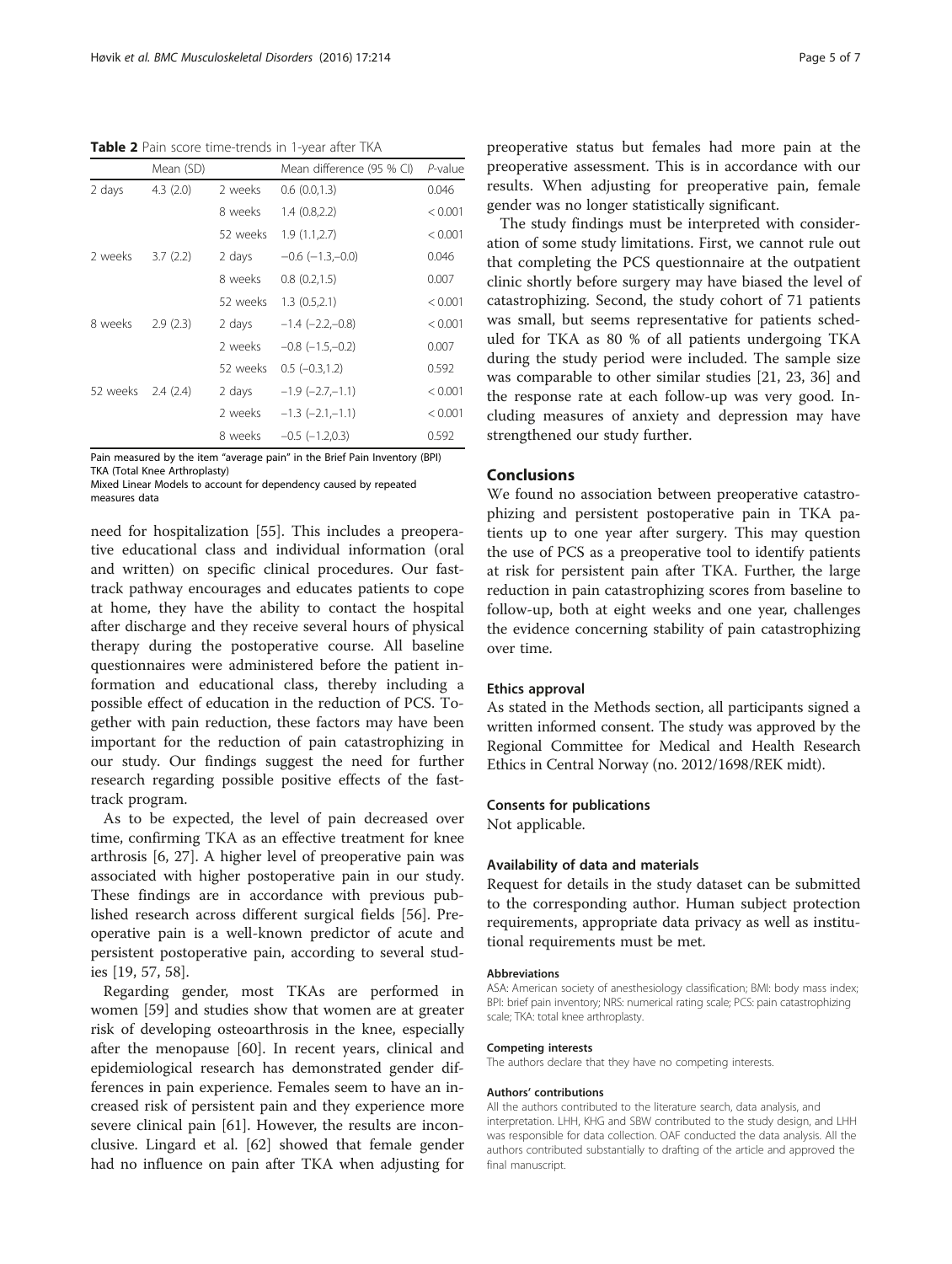#### <span id="page-5-0"></span>Acknowledgements

None.

### Funding

No funding was obtained.

#### Author details

<sup>1</sup>Clinic of Anaesthesia and Intensive Care Medicine, St. Olavs Hospital, Trondheim University Hospital, Postboks 3250N-7006 Trondheim, Norway. 2 Orthopaedic Research Center, Orthopaedic Department, St. Olavs Hospital, Trondheim University Hospital, Trondheim, Norway. <sup>3</sup>Department of Neuroscience, Faculty of Medicine, Norwegian University of Science and Technology, Trondheim, Norway. <sup>4</sup>Department of Cardiothoracic Surgery, St. Olavs Hospital, Trondheim University Hospital, Trondheim, Norway. 5 Department of Cardiology, St. Olavs Hospital, Trondheim University Hospital, Trondheim, Norway. <sup>6</sup>National Competence Centre for Complex Symptom Disorders, St. Olavs Hospital, Trondheim University Hospital, Trondheim, Norway. <sup>7</sup> Department of Circulation and Medical Imaging, Faculty of Medicine, Norwegian University of Science and Technology, Trondheim, **Norway** 

## Received: 11 December 2015 Accepted: 11 May 2016 Published online: 17 May 2016

#### References

- Murray DW, Frost SJ. Pain in the assessment of total knee replacement. J Bone Joint Surg. 1998;80(3):426–31.
- Baker PN, van der Meulen JH, Lewsey J, Gregg PJ. The role of pain and function in determining patient satisfaction after total knee replacement. Data from the National Joint Registry for England and Wales. J Bone Joint Surg. 2007;89(7):893–900. doi:[10.1302/0301-620X.89B7.19091.](http://dx.doi.org/10.1302/0301-620X.89B7.19091)
- 3. Brander VA, Stulberg SD, Adams AD, Harden RN, Bruehl S, Stanos SP, et al. Predicting total knee replacement pain: a prospective, observational study. Clin Orthop Relat Res. 2003;416:27–36. doi[:10.1097/01.blo.0000092983.12414.e9](http://dx.doi.org/10.1097/01.blo.0000092983.12414.e9).
- 4. Beswick AD, Wylde V, Gooberman-Hill R, Blom A, Dieppe P. What proportion of patients report long-term pain after total hip or knee replacement for osteoarthritis? A systematic review of prospective studies in unselected patients. BMJ Open. 2012;2(1):e000435. doi:[10.1136/bmjopen-2011-000435.](http://dx.doi.org/10.1136/bmjopen-2011-000435)
- 5. Puolakka PA, Rorarius MG, Roviola M, Puolakka TJ, Nordhausen K, Lindgren L. Persistent pain following knee arthroplasty. Eur J Anaesthesiol. 2010;27(5): 455–60. doi:[10.1097/EJA.0b013e328335b31c](http://dx.doi.org/10.1097/EJA.0b013e328335b31c).
- 6. Wylde V, Hewlett S, Learmonth ID, Dieppe P. Persistent pain after joint replacement: prevalence, sensory qualities, and postoperative determinants. Pain. 2011;152(3):566–72. doi:[10.1016/j.pain.2010.11.023.](http://dx.doi.org/10.1016/j.pain.2010.11.023)
- 7. Merskey H, Bogduk N. Classification of Chronic pain. Descriptions of chronic pain syndromes and definitions of pain terms. 2. ed. Seattle: IASP press; 1994.
- 8. Bourne RB, Chesworth BM, Davis AM, Mahomed NN, Charron KD. Patient satisfaction after total knee arthroplasty: who is satisfied and who is not? Clin Orthop Relat Res. 2010;468(1):57–63. doi[:10.1007/s11999-009-1119-9.](http://dx.doi.org/10.1007/s11999-009-1119-9)
- 9. Scott CE, Howie CR, MacDonald D, Biant LC. Predicting dissatisfaction following total knee replacement: a prospective study of 1217 patients. J Bone Joint Surg. 2010;92(9):1253–8. doi[:10.1302/0301-620X.92B9.24394](http://dx.doi.org/10.1302/0301-620X.92B9.24394).
- 10. Bonnin MP, Basiglini L, Archbold HA. What are the factors of residual pain after uncomplicated TKA? Knee Surg Sports Traumatol Arthrosc. 2011;19(9): 1411–7. doi:[10.1007/s00167-011-1549-2](http://dx.doi.org/10.1007/s00167-011-1549-2).
- 11. Sullivan M, Tanzer M, Reardon G, Amirault D, Dunbar M, Stanish W. The role of presurgical expectancies in predicting pain and function one year following total knee arthroplasty. Pain. 2011;152(10):2287–93. doi:[10.1016/j.](http://dx.doi.org/10.1016/j.pain.2011.06.014) [pain.2011.06.014](http://dx.doi.org/10.1016/j.pain.2011.06.014).
- 12. Aasvang EK, Luna IE, Kehlet H. Challenges in postdischarge function and recovery: the case of fast-track hip and knee arthroplasty. Br J Anaesth. 2015. doi:[10.1093/bja/aev257](http://dx.doi.org/10.1093/bja/aev257).
- 13. Andersen LO, Gaarn-Larsen L, Kristensen BB, Husted H, Otte KS, Kehlet H. Subacute pain and function after fast-track hip and knee arthroplasty. Anaesthesia. 2009;64(5):508–13. doi[:10.1111/j.1365-2044.2008.05831.x](http://dx.doi.org/10.1111/j.1365-2044.2008.05831.x).
- 14. Saleh KJ, Lee LW, Gandhi R, Ingersoll CD, Mahomed NN, Sheibani-Rad S, et al. Quadriceps strength in relation to total knee arthroplasty outcomes. Instr Course Lect. 2010;59:119–30.
- 15. Greene KA, Schurman 2nd JR. Quadriceps muscle function in primary total knee arthroplasty. J Arthroplasty. 2008;23(7 Suppl):15–9. doi[:10.1016/j.arth.](http://dx.doi.org/10.1016/j.arth.2008.06.014) [2008.06.014.](http://dx.doi.org/10.1016/j.arth.2008.06.014)
- 
- 16. Scuderi GR. The stiff total knee arthroplasty: causality and solution. J Arthroplasty. 2005;20(4 Suppl 2):23–6.
- 17. Theunissen M, Peters ML, Bruce J, Gramke HF, Marcus MA. Preoperative anxiety and catastrophizing: a systematic review and meta-analysis of the association with chronic postsurgical pain. Clin J Pain. 2012;28(9):819–41. doi[:10.1097/AJP.0b013e31824549d6.](http://dx.doi.org/10.1097/AJP.0b013e31824549d6)
- 18. Burns LC, Ritvo SE, Ferguson MK, Clarke H, Seltzer Z, Katz J. Pain catastrophizing as a risk factor for chronic pain after total knee arthroplasty: a systematic review. J Pain Res. 2015;8:21–32. doi:[10.2147/JPR.S64730](http://dx.doi.org/10.2147/JPR.S64730).
- 19. Lewis GN, Rice DA, McNair PJ, Kluger M. Predictors of persistent pain after total knee arthroplasty: a systematic review and meta-analysis. Br J Anaesth. 2015;114(4):551–61. doi[:10.1093/bja/aeu441.](http://dx.doi.org/10.1093/bja/aeu441)
- 20. The Pain Catastrophizing Scale. User Manual 2009. Available from: [http://](http://sullivan-painresearch.mcgill.ca/pcs1.php) [sullivan-painresearch.mcgill.ca/pcs1.php.](http://sullivan-painresearch.mcgill.ca/pcs1.php) Accessed: 11.13.2015.
- 21. Sullivan M, Tanzer M, Stanish W, Fallaha M, Keefe FJ, Simmonds M, et al. Psychological determinants of problematic outcomes following Total Knee Arthroplasty. Pain. 2009;143(1–2):123–9. doi[:10.1016/j.pain.2009.02.011](http://dx.doi.org/10.1016/j.pain.2009.02.011).
- 22. Riddle DL, Wade JB, Jiranek WA, Kong X. Preoperative pain catastrophizing predicts pain outcome after knee arthroplasty. Clin Orthop Relat Res. 2010; 468(3):798–806. doi:[10.1007/s11999-009-0963-y.](http://dx.doi.org/10.1007/s11999-009-0963-y)
- 23. Forsythe ME, Dunbar MJ, Hennigar AW, Sullivan MJ, Gross M. Prospective relation between catastrophizing and residual pain following knee arthroplasty: two-year follow-up. Pain Res Manag. 2008;13(4):335–41.
- 24. Noiseux NO, Callaghan JJ, Clark CR, Zimmerman MB, Sluka KA, Rakel BA. Preoperative predictors of pain following total knee arthroplasty. J Arthroplasty. 2014;29(7):1383–7. doi:[10.1016/j.arth.2014.01.034.](http://dx.doi.org/10.1016/j.arth.2014.01.034)
- 25. Banka TR, Ruel A, Fields K, YaDeau J, Westrich G. Preoperative predictors of postoperative opioid usage, pain scores, and referral to a pain management service in total knee arthroplasty. HSS J. 2015;11(1):71–5. doi[:10.1007/s11420-014-9418-4.](http://dx.doi.org/10.1007/s11420-014-9418-4)
- 26. Brummett CM, Urquhart AG, Hassett AL, Tsodikov A, Hallstrom BR, Wood NI, et al. Characteristics of fibromyalgia independently predict poorer long-term analgesic outcomes following total knee and hip arthroplasty. Arthritis Rheumatol. 2015;67(5):1386–94. doi:[10.1002/art.39051](http://dx.doi.org/10.1002/art.39051).
- 27. Winther SB, Foss OA, Wik TS, Davis SP, Engdal M, Jessen V, et al. 1-year follow-up of 920 hip and knee arthroplasty patients after implementing fast-track. Acta Orthop. 2015;86(1):78–85. doi:[10.3109/17453674.2014.957089.](http://dx.doi.org/10.3109/17453674.2014.957089)
- 28. Klepstad P, Loge JH, Borchgrevink PC, Mendoza TR, Cleeland CS, Kaasa S. The Norwegian brief pain inventory questionnaire: translation and validation in cancer pain patients. J Pain Symptom Manage. 2002;24(5):517–25.
- 29. Tan G, Jensen MP, Thornby JI, Shanti BF. Validation of the Brief Pain Inventory for chronic nonmalignant pain. J Pain. 2004;5(2):133–7. doi:[10.](http://dx.doi.org/10.1016/j.jpain.2003.12.005) [1016/j.jpain.2003.12.005.](http://dx.doi.org/10.1016/j.jpain.2003.12.005)
- 30. Breivik H, Borchgrevink PC, Allen SM, Rosseland LA, Romundstad L, Hals EK, et al. Assessment of pain. Br J Anaesth. 2008;101(1):17–24. doi[:10.1093/bja/aen103.](http://dx.doi.org/10.1093/bja/aen103)
- 31. Gjeilo KH, Klepstad P, Wahba A, Lydersen S, Stenseth R. Chronic pain after cardiac surgery: a prospective study. Acta Anaesthesiol Scand. 2010;54(1): 70–8. doi[:10.1111/j.1399-6576.2009.02097.x.](http://dx.doi.org/10.1111/j.1399-6576.2009.02097.x)
- 32. Dworkin RH, Turk DC, Wyrwich KW, Beaton D, Cleeland CS, Farrar JT, et al. Interpreting the clinical importance of treatment outcomes in chronic pain clinical trials: IMMPACT recommendations. J Pain. 2008;9(2):105–21. doi:[10.](http://dx.doi.org/10.1016/j.jpain.2007.09.005) [1016/j.jpain.2007.09.005.](http://dx.doi.org/10.1016/j.jpain.2007.09.005)
- 33. Fernandes L, Storheim K, Lochting I, Grotle M. Cross-cultural adaptation and validation of the Norwegian pain catastrophizing scale in patients with low back pain. BMC Musculoskelet Disord. 2012;13:111. doi:[10.](http://dx.doi.org/10.1186/1471-2474-13-111) [1186/1471-2474-13-111](http://dx.doi.org/10.1186/1471-2474-13-111).
- 34. Sullivan MJL, Bishop SR, Pivik J. The Pain Catastrophizing Scale: Development and validation. Psychol Assess. 1995;7(4):524–32. doi:[10.1037//1040-3590.7.4.524](http://dx.doi.org/10.1037//1040-3590.7.4.524).
- 35. Shrier I, Platt RW. Reducing bias through directed acyclic graphs. BMC Med Res Methodol. 2008;8:70. doi[:10.1186/1471-2288-8-70](http://dx.doi.org/10.1186/1471-2288-8-70).
- 36. Edwards RR, Haythornthwaite JA, Smith MT, Klick B, Katz JN. Catastrophizing and depressive symptoms as prospective predictors of outcomes following total knee replacement. Pain Res Manag. 2009;14(4):307–11.
- 37. Masselin-Dubois A, Attal N, Fletcher D, Jayr C, Albi A, Fermanian J, et al. Are psychological predictors of chronic postsurgical pain dependent on the surgical model? A comparison of total knee arthroplasty and breast surgery for cancer. J Pain. 2013;14(8):854–64. doi:[10.1016/j.jpain.2013.02.013.](http://dx.doi.org/10.1016/j.jpain.2013.02.013)
- 38. Rakel BA, Blodgett NP, Bridget Zimmerman M, Logsden-Sackett N, Clark C, Noiseux N, et al. Predictors of postoperative movement and resting pain following total knee replacement. Pain. 2012;153(11):2192–203. doi[:10.1016/j.](http://dx.doi.org/10.1016/j.pain.2012.06.021) [pain.2012.06.021](http://dx.doi.org/10.1016/j.pain.2012.06.021).